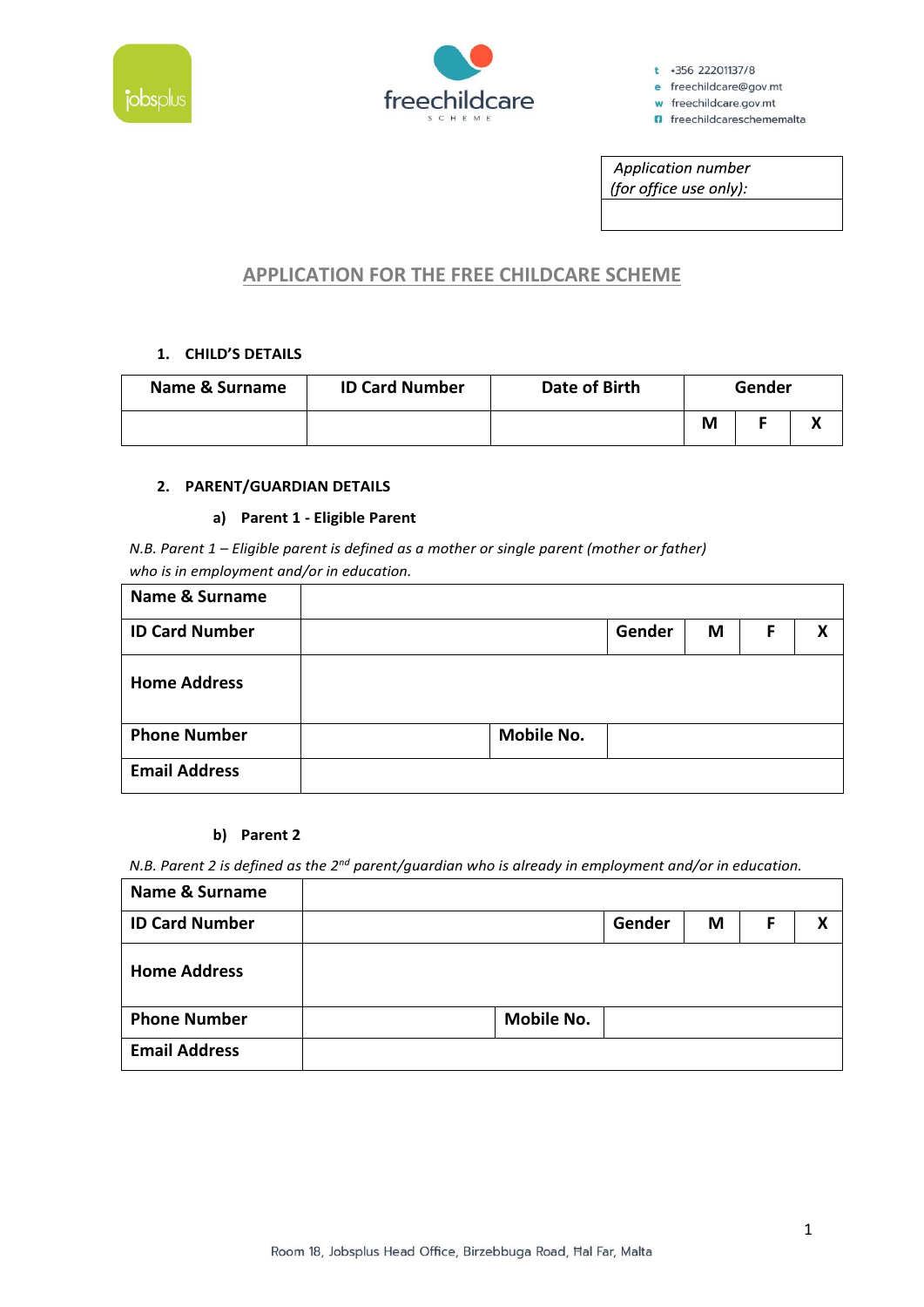



 $t$  +356 22201137/8 e freechildcare@gov.mt w freechildcare.gov.mt w neechlidcare.gov.mt<br>**n** freechildcareschememalta

## **3. DETAILS OF OTHER PERSONS RESPONSIBLE FOR DROPPING OFF/COLLECTING CHILDREN TO/FROM THE CHILD DAY CARE FACILITY**

| <b>Name &amp; Surname</b> | <b>ID Card Number</b> | <b>Relation to Child</b> |
|---------------------------|-----------------------|--------------------------|
|                           |                       |                          |
|                           |                       |                          |
|                           |                       |                          |
|                           |                       |                          |
|                           |                       |                          |

## **4. COURSE DETAILS**

| <b>Name of Parent</b> | <b>Course Title</b> | <b>Educational</b><br><b>Institution</b> | Course<br><b>Duration</b> | <b>Type of Attendance</b><br>(Full time or Part Time<br>or Distance Learning) |
|-----------------------|---------------------|------------------------------------------|---------------------------|-------------------------------------------------------------------------------|
|                       |                     |                                          |                           |                                                                               |
|                       |                     |                                          |                           |                                                                               |

## **5. EMPLOYMENT DETAILS**

| <b>Name of Parent</b> | <b>Employer's Name</b> | Employer's<br><b>Address</b> | Employer's<br><b>Contact</b><br><b>Details</b> | <b>Type of Attendance</b><br>(Full time or Part Time<br>or Distance Learning) |
|-----------------------|------------------------|------------------------------|------------------------------------------------|-------------------------------------------------------------------------------|
|                       |                        |                              |                                                |                                                                               |
|                       |                        |                              |                                                |                                                                               |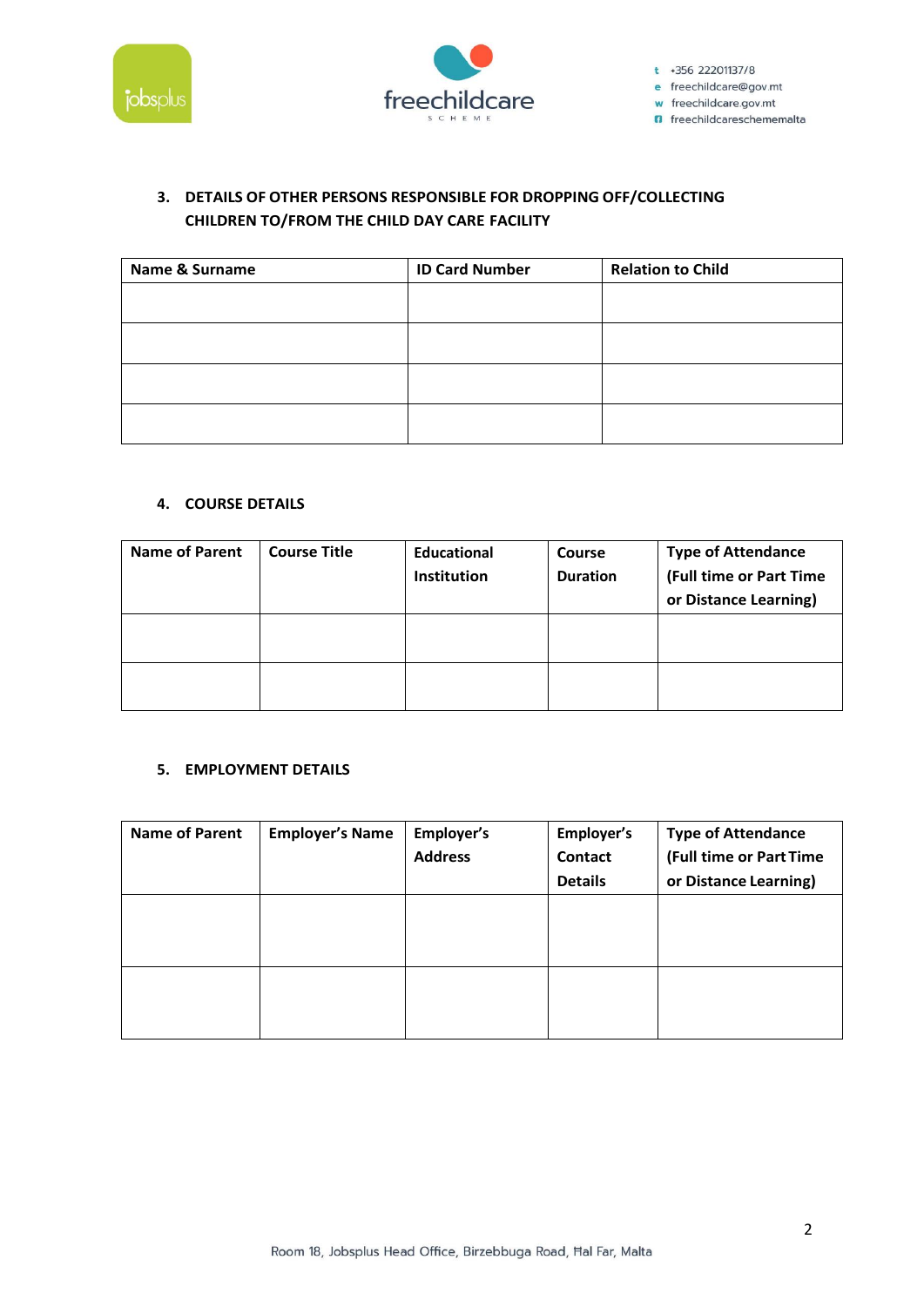



 $t$  +356 22201137/8 e freechildcare@gov.mt w freechildcare.gov.mt **n** freechildcareschememalta

## **6. CHILDCARE CENTRE**

| <b>Name of Childcare Centre</b> | <b>Address of</b>       | No. of Days of service | <b>No. of Hours required</b> |
|---------------------------------|-------------------------|------------------------|------------------------------|
|                                 | <b>Childcare Centre</b> | required per week      | per Month                    |
|                                 |                         |                        |                              |

## **7. CHILDCARE CENTRE ACCEPTANCE DECLARATION**

| Date of Service | <b>Name of Childcare Centre</b> | <b>Signature / Stamp of Childcare Centre</b> |
|-----------------|---------------------------------|----------------------------------------------|
| Commencement    | <b>Manager</b>                  |                                              |
|                 |                                 |                                              |
|                 |                                 |                                              |
|                 |                                 |                                              |

**I/We declare that I/we have read and accepted the Terms and Conditions for the Free Childcare Scheme.**

**Signature – Parent/Guardian 1 Signature – Parent/Guardian 2**

**Application Date**

*Disclaimer: The data requested will only be processed by government officials for the general administration of the Free Childcare Scheme. Under no circumstances will this data be passed on to commercial third parties. All this information is required so that, should the need arise, procedures may be carried out without any unnecessary delays.*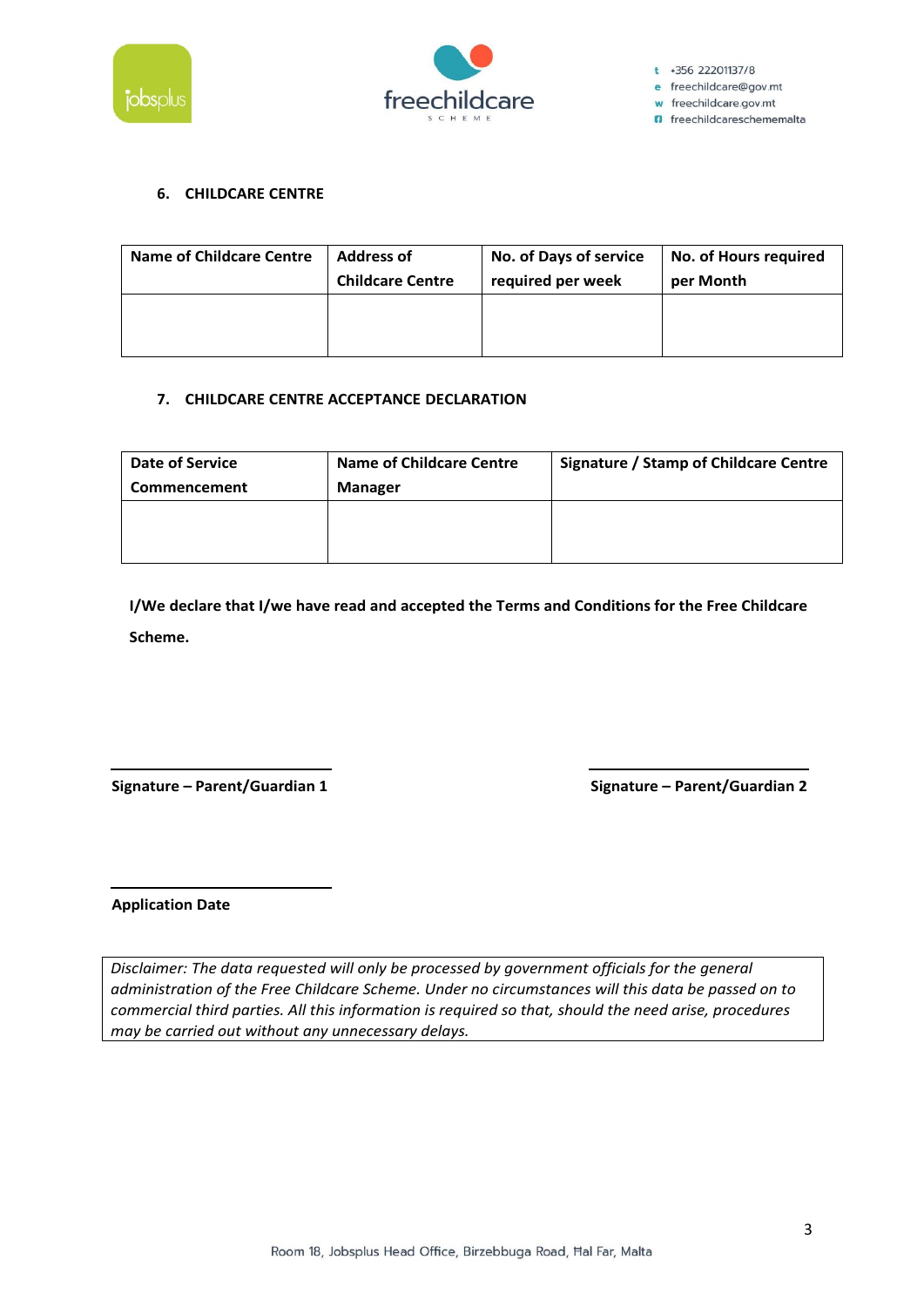



## **DOCUMENTATION TO BE PROVIDED BY BOTH PARENTS/GUARDIANS**

### **Students**

- Recently dated statement of course attendance from educational institution
- Statement of course recognition from NCFHE

#### **Employees**

- Three (3) most recent pay-slips of the eligible parent (defined as Parent 1, a mother or single parent (mother or father) who is in employment and/or education.
- A declaration letter from the employer of both the eligible parents and, were applicable, the  $2^{nd}$  parent (defined as Parent 2 who is already in employment and/or education) stating:
	- o Fixed schedule: average number of weekly working hours & the number of days of work per week.
	- o Flexible schedule: average number of monthly working hours & the number of days of work per month

### **Self-Employed**

 The most recent tax return *or* relevant acknowledgement from the Inland Revenue Department *or* the most recent receipt of NI contributions paid.

> *In the event that self-employment has just started, none of the above applies but we require an acknowledgment from Jobsplus confirming the commencement date of the self-employment.*

- A recently dated and signed declaration letter stating:
	- o Fixed schedule: average number of weekly working hours & the number of days of work per week.
	- o Flexible schedule: average number of monthly working hours & the number of days of work per month

#### **Single-parents**

 An eligible parent/guardian claiming sole custody of a child will have to provide legal documentation, such as a Decree/*rikors*, stating that this parent has full care and custody of the child.

#### **Fostering parents**

 An eligible parent/guardian fostering a child will have to provide an official document from the Fostering Board.